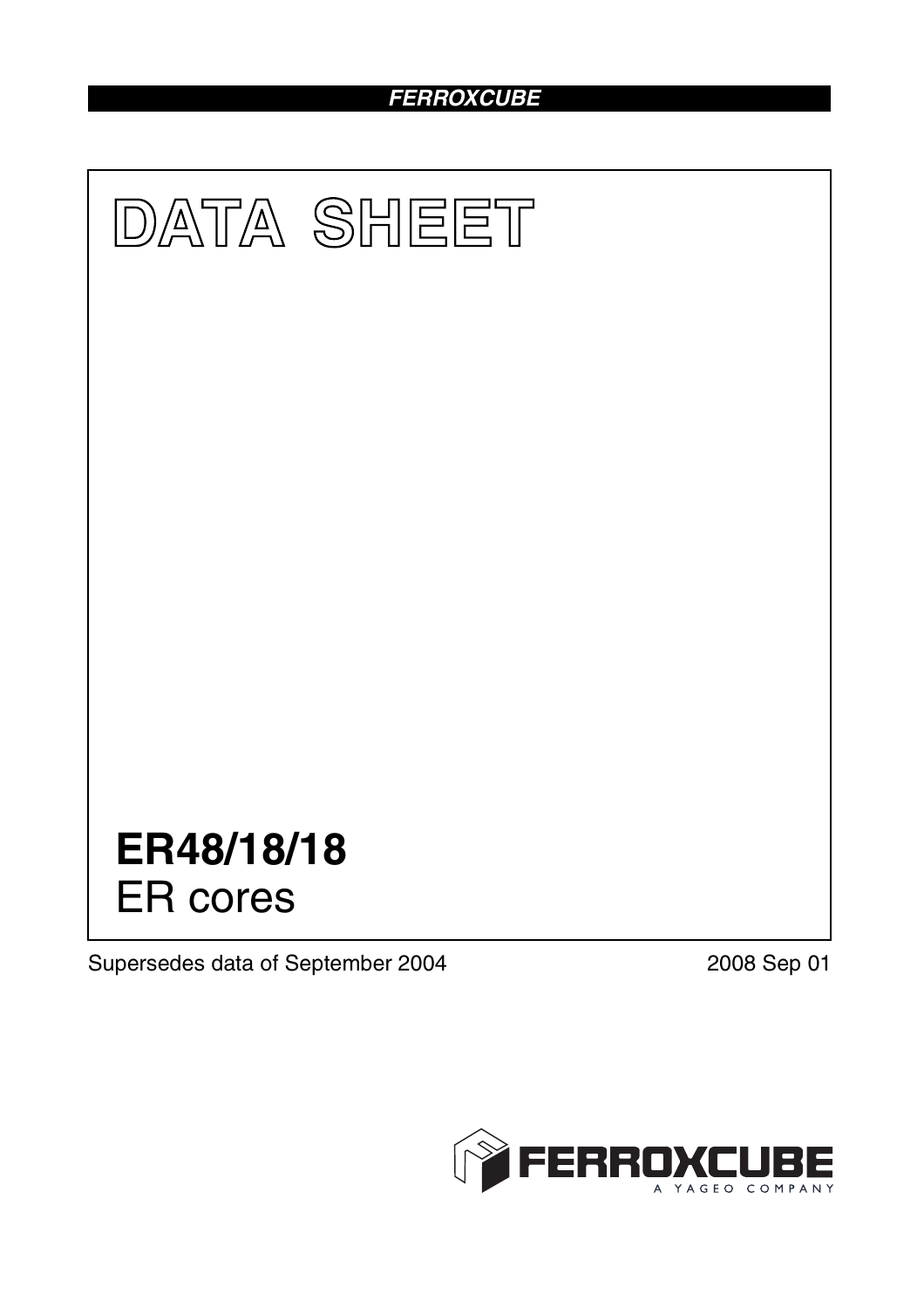# ER cores ER48/18/18

## **CORE SETS**

# **Effective core parameters**

| <b>SYMBOL</b>             | <b>PARAMETER</b>  | <b>VALUE</b> | <b>UNIT</b>     |
|---------------------------|-------------------|--------------|-----------------|
| $\Sigma(I/A)$             | core factor (C1)  | 0.377        | $mm-1$          |
| $V_{e}$                   | effective volume  | 20300        | mm <sup>3</sup> |
| l <sub>e</sub>            | effective length  | 87.0         | mm              |
| $A_{\rm e}$               | effective area    | 231          | mm <sup>2</sup> |
| $\mathbf{A}_{\text{min}}$ | minimum area      | 221          | mm <sup>2</sup> |
| m                         | mass of core half | $\approx 51$ | g               |



## **Core halves**

Clamping force for  $A_L$  measurements,  $50 \pm 20$  N.

| <b>GRADE</b> | $A_{L}$<br>(nH) | μ <sub>e</sub> | <b>TOTAL AIR GAP</b><br>$(\mu m)$ | <b>TYPE NUMBER</b>   |
|--------------|-----------------|----------------|-----------------------------------|----------------------|
| 3C90         | $180 \pm 5\%$   | $\approx 54$   | $\approx$ 2500                    | ER48/18/18-3C90-E180 |
|              | $265 \pm 5\%$   | $\approx 77$   | $\approx$ 1500                    | ER48/18/18-3C90-E265 |
|              | $309 \pm 5\%$   | $\approx 93$   | $\approx$ 1250                    | ER48/18/18-3C90-E309 |
|              | $370 \pm 5\%$   | $\approx$ 111  | $\approx$ 1000                    | ER48/18/18-3C90-E370 |
|              | $465 \pm 5%$    | $\approx$ 140  | $\approx 750$                     | ER48/18/18-3C90-E465 |
|              | $6400 \pm 25\%$ | $\approx$ 1920 | $\approx 0$                       | ER48/18/18-3C90      |
| 3C94         | $6400 \pm 25\%$ | $\approx$ 1920 | $\approx 0$                       | ER48/18/18-3C94      |

# **Properties of core sets under power conditions**

|              | B (mT) at                                       | CORE LOSS (W) at                               |                                                 |                                                  |
|--------------|-------------------------------------------------|------------------------------------------------|-------------------------------------------------|--------------------------------------------------|
| <b>GRADE</b> | $H = 250$ A/m;<br>$f = 25$ kHz;<br>$T = 100 °C$ | $f = 25$ kHz;<br>$B = 200$ mT;<br>$T = 100 °C$ | $f = 100$ kHz;<br>$B = 100$ mT;<br>$T = 100 °C$ | $f = 100$ kHz;<br>$B = 200 mT$ ;<br>$T = 100 °C$ |
| 3C90         | $\geq$ 330                                      | $\leq 2.4$                                     | $\leq 2.5$                                      | –                                                |
| 3C94         | $\geq$ 330                                      |                                                | $\leq 2.1$                                      | $\leq 12$                                        |